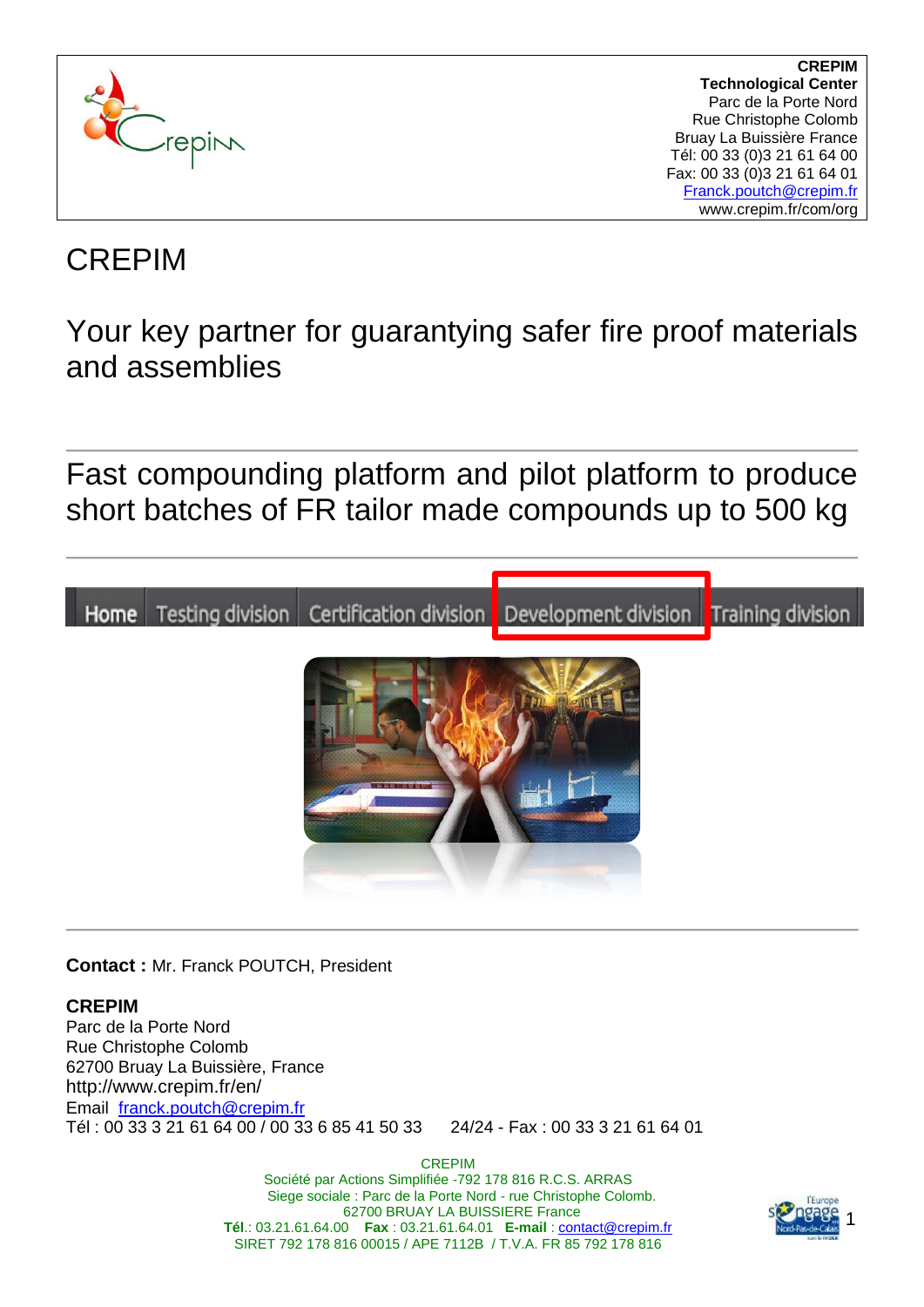

# Fast compounding platform and pilot platform to produce short batches of FR tailor made compounds up to 500 kg

Crepim has been developing for years FR polymer based formulation to help our partner to upgrade the formulation according to market requirements. We have now a database of 80 formulations, which stands for a technical base to design quickly tailor made formulation for customers.

More and more our partners need to turn over their customers a demonstrator, which fits with the end use applications. That means not only a tailor made recipe and a fire test report, but also few kgs of FR compound to demonstrate the processability through real scale industrial tools - injection molding for most of our thermoplastic based development

This is the hard point because the supplier market is not really flexible to delivers low amounts of compounded polymers. And this lack of solution can compromise the demonstration pilot phase, which secures the couple product & process

Crepim has decided to tackle this problematic by completing our offer. Up to know, Crepim uses a fast compounding platform with low scale compounding machineries to develop proactively the FR compound. The return ticket between development and testing has always been a success guarantee within short time laps

Our offer figures now two levels

- **1: A« fast screening compounding » plateform** to develop Taylor made FR compounds.
	- Formulation adjustments and optimization.
		- $O$  PP, PC, PA 6 & 6 6....
			- o PC VO reach compliant
			- o PP M2 halogen free
		- o PU V0 halogen free
		- o ABS/PC, PET…
	- Plastic materials compatibility.
	- New additives and fillers for plastics incorporation.
	- Fillers dispersion studies.

CREPIM Société par Actions Simplifiée -792 178 816 R.C.S. ARRAS Siege sociale : Parc de la Porte Nord - rue Christophe Colomb. 62700 BRUAY LA BUISSIERE France **Tél**.: 03.21.61.64.00 **Fax** : 03.21.61.64.01 **E-mail** : [contact@crepim.fr](mailto:contact@crepim.fr) SIRET 792 178 816 00015 / APE 7112B / T.V.A. FR 85 792 178 816

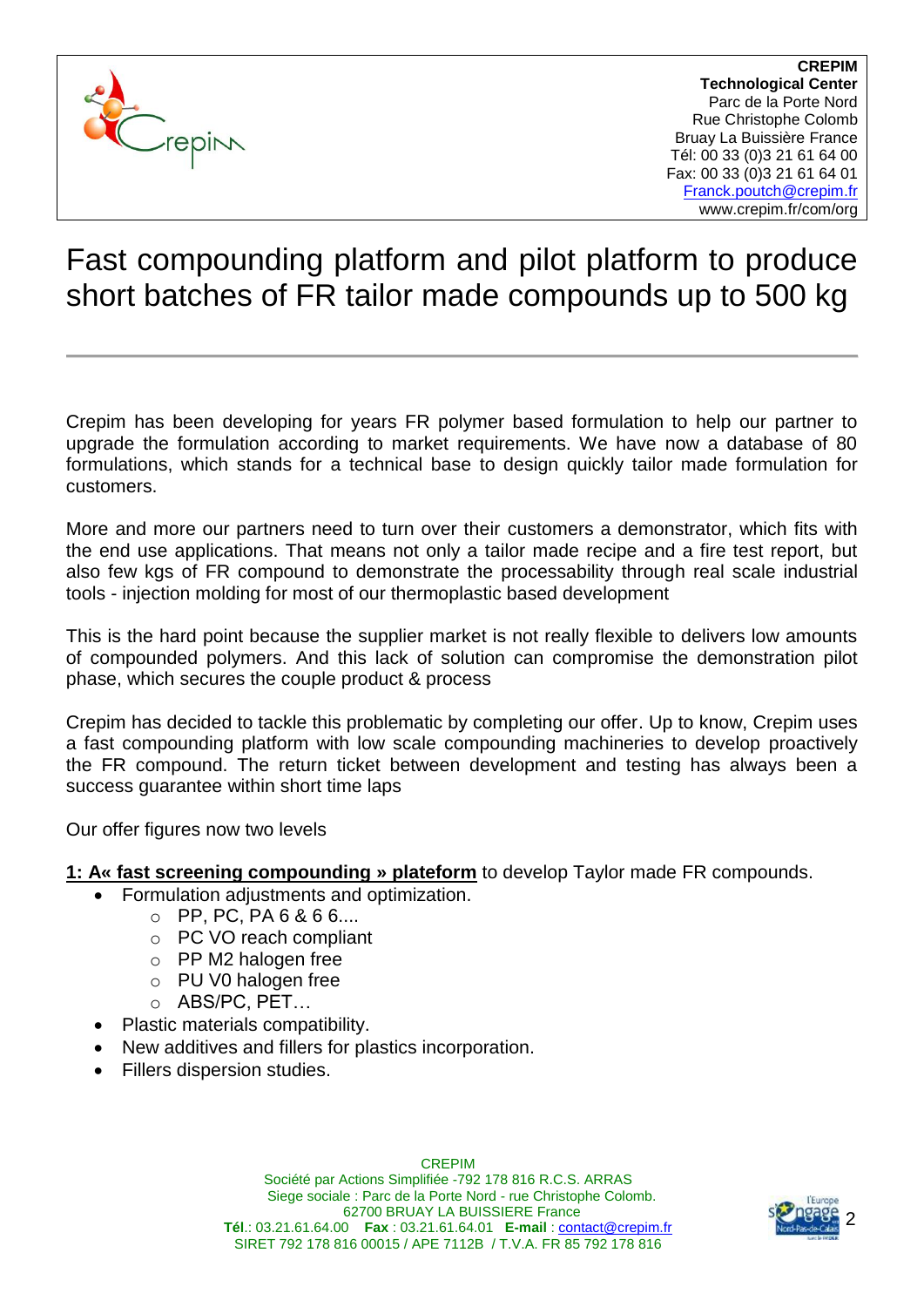

Also note that Crepim is in deeply connected to EFRA and PINFA and we propose only mature, worldwide sourced and REACH compliant Fire retardant

2 We have now completed this first disposition with a Pilot platform with **the ability to produce short batches of special compounds up to 500 kg** to accelerate the scale up & industrialization,

- Securing of the industrialization process with low marginal cost added
- Proactive service and quick delivering of the compound



This offer aims to give you more versatility in your product development by controlling the downstream phase. By investigation process ability of deliver the right material with the right properties

Feel free to use our polymeric expertise for accelerating you development or for revitalizing you frozen projects. Our skills feature a full range of thermoplastic application

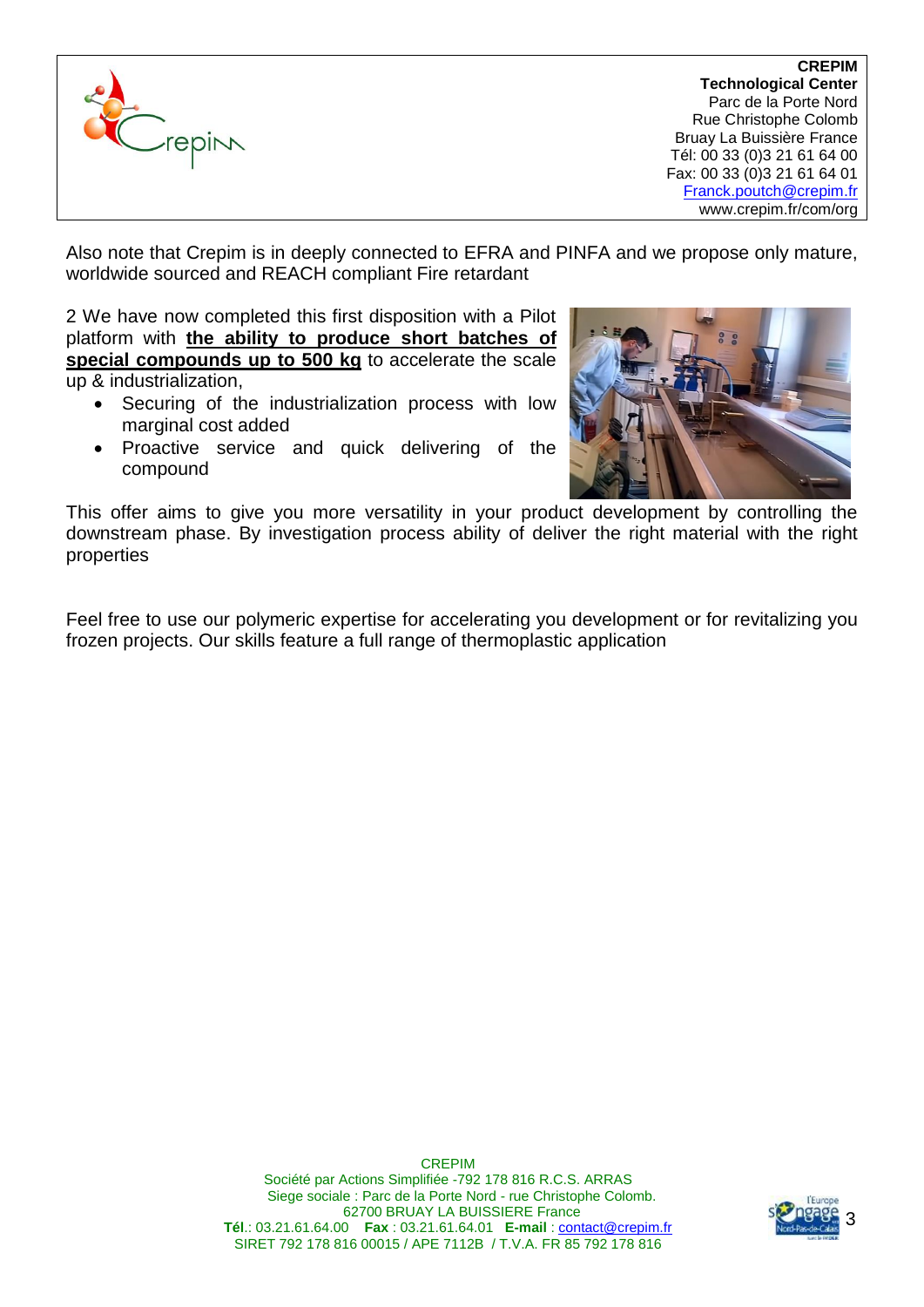

## **Annex 1 « fast screening compounding » platform**

- **« fast screening compounding » plateform** to develop Taylor made FR compounds.
	- Formulation adjustments and optimization.
		- $O$  PP, PC, PA 6 & 6 6...
		- o PC VO reach compliant
		- o PP M2 halogen free
		- o PU V0 halogen free
	- Plastic materials compatibility.
	- New additives and fillers for plastics incorporation.
	- Fillers dispersion studies.

Also note that Crepim is in deeply connected to EFRA and PINFA and we propose only mature, worldwide sourced and REACH compliant Fire retardant

All the tools needed to measure the thermal stability are available at CREPIM to verify the **processing compatibility** between the thermoplastic resin and additives considered. And our **processing and rapid assessment platform**, by **small-scale** processes, compares the solutions without engaging heavy transformation campaigns and time-consuming matter.



CREPIM Société par Actions Simplifiée -792 178 816 R.C.S. ARRAS Siege sociale : Parc de la Porte Nord - rue Christophe Colomb. 62700 BRUAY LA BUISSIERE France **Tél**.: 03.21.61.64.00 **Fax** : 03.21.61.64.01 **E-mail** : [contact@crepim.fr](mailto:contact@crepim.fr) SIRET 792 178 816 00015 / APE 7112B / T.V.A. FR 85 792 178 816

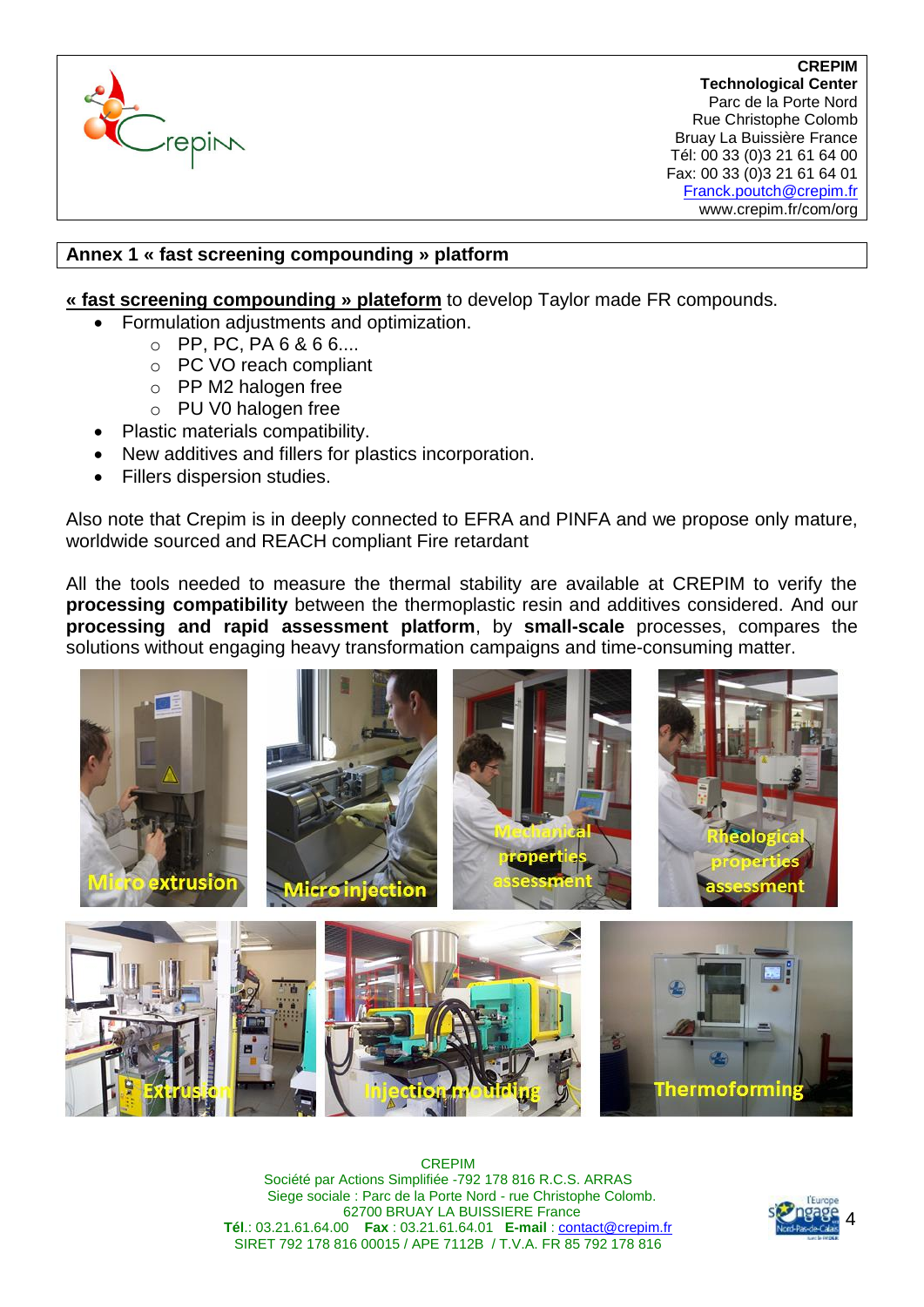

- **Rapid Processing :**
	- o Twin screw µ-extruder
	- o µ-injection molding 16 Bars
	- o … Please contact us to check the available molds

# **Rapid Assessment:**

- o Melt Flow Index
- o Thermo Gravimetric Analysis (degradation temperature)
- o DCS analysis (Melting point / glass transition temperature)
- o Thermo-mechanical analysis (Rheometer)
- o Mechanical properties (Tensile, Compression, Three points Bending)